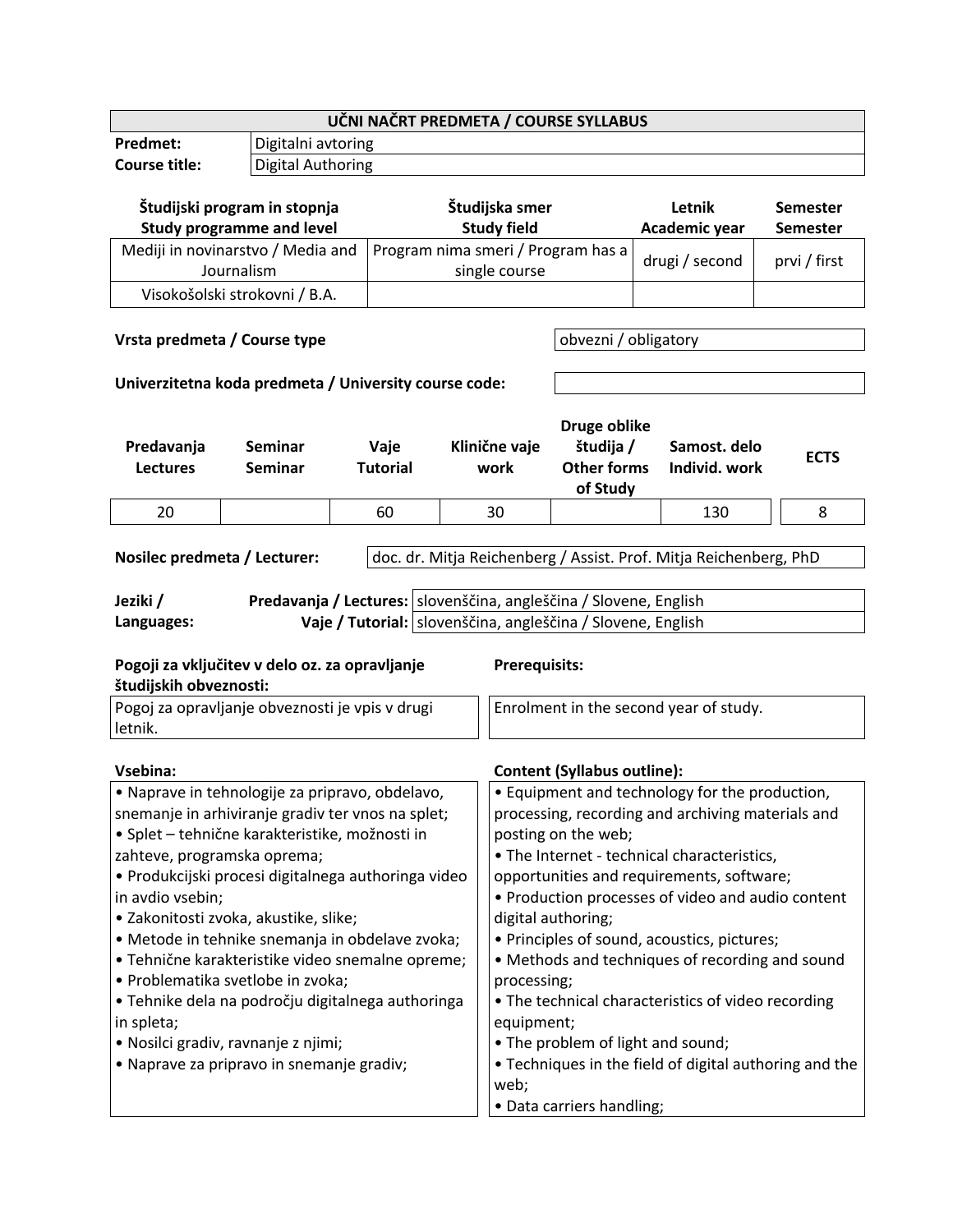| · Različne vrste izdelkov na različnih nosilcih (CD | • Devices for the preparation and recording;          |
|-----------------------------------------------------|-------------------------------------------------------|
| avdio, CD-rom in DVD-rom, DVD- avdio in DVD-        | • Different types of products in different carriers   |
| video, SACD;                                        | (CD Audio, CD-ROM and DVD-ROM, DVD-Audio and          |
| • Nadzorovanje projektnega dela, testiranje in      | DVD-Video, SACD);                                     |
| evalvacija izdelka;                                 | • Monitoring project work, testing and evaluation of  |
| · Obdelava in konverzija gradiv;                    | products;                                             |
| • Arhiviranje podatkov in nosilcev z gradivi;       | • Processing and conversion of materials;             |
| · Zaščita dokumentacije na različnih nosilcih;      | • Data and carriers archiving;                        |
| · Izdelava različnih kopij izdelkov na različnih    | • Protection of documents on various carriers;        |
| nosilcih;                                           | • Making copies of different products on different    |
| • Izdelava strukture menijev in ostalih gradnih     | carriers;                                             |
| elementov digitalnega authoringa v video in avdio   | • Creating the menu structure and other digital       |
| produkciji;                                         | authoring building components in video and audio      |
| • Izpeljava praktične naloge digitalnega authoringa | production;                                           |
| na predpisanem izdelku;                             | • Carrying out a practical digital authoring exercise |
| • Priprava celotne projektne in druge               | on a prescribed product;                              |
| dokumentacije ter izdelkov za predajo naročniku.    | • Preparation of complete project and other           |
|                                                     | documentation, as well as products for delivery to    |
|                                                     | the client.                                           |

## **Temeljni literatura in viri / Readings:**

• Beyon, David and Phil, Turner and Susan, Turner. 2004. *Designing Interactive Systems: People, Activities, Contexts, Technologies.* Boston, MA: Addison Wesley.

- Block, Bruce. 2001. *The visual story: seeing the structure of film, TV, and new media.* ZDA: Focal Press.
- Boyd, Andrew. 2005. *Broadcast Journalism: Techniques of Radio and Television News.* Oxford: Focal Press. 5th edition.

• Briggs, Asa. 2009. *A social history of the media: from Gutenberg to the Internet.* Cambridge, Malden (MA): Polity.

- Burns, Michael. 2004. *Designing DVD menus: how to create professional-looking DVDs.* Lewes: Ilex.
- Coleman, Stephen. 2010. *The media and the public: "them" and "us" in media discourse.* Chichester, Oxford, Malden (MA): Wiley-Blackwel.

• Couldry, Nick. 2010. *Media consumption and public engagement: beyond the presumption of attention.* Basingstoke, New York: Palgrave Macmillan.

• Durant, Alan. 2010. *Meaning in the media: discourse, controversy and debate.* Cambridge: Cambridge University Press.

• Fisher, Scott. 1994. *Multimedia authoring: building and developing documents.* Boston [etc.] : AP Professional.

• Groza, T. 2012. *Advances in Semantic Authoring and Publishing.* Amsterdam: IOS Press.

• Holmes, David. 2005. *Communication theory: media, technology and society.* London [etc.]: Sage, 2006, cop. 2005.

• Johnson, Mark R. 2007. *High definition DVD handbook: producing for HD DVD and Blu-Ray disc.* New York [etc.]: McGraw-Hill.

• Kindem, Gorham A., Musburger, Robert B. 2005. *Introduction to Media Production,* Third Edition: The Path to Digital Media Production, Burlington, MA: Focal Press.

• Kolker, Robert Phillip. 2009. *Media studies: an introduction.* Chichester, UK, Malden, MA: Wiley-Blackwell.

• Košir, Manca. 1996. *Vzgoja za medije.* Ljubljana: DZS.

• LaBarge, Ralph. 2001. *DVD Authoring and Production.* Oxford: Taylor & Francis Press.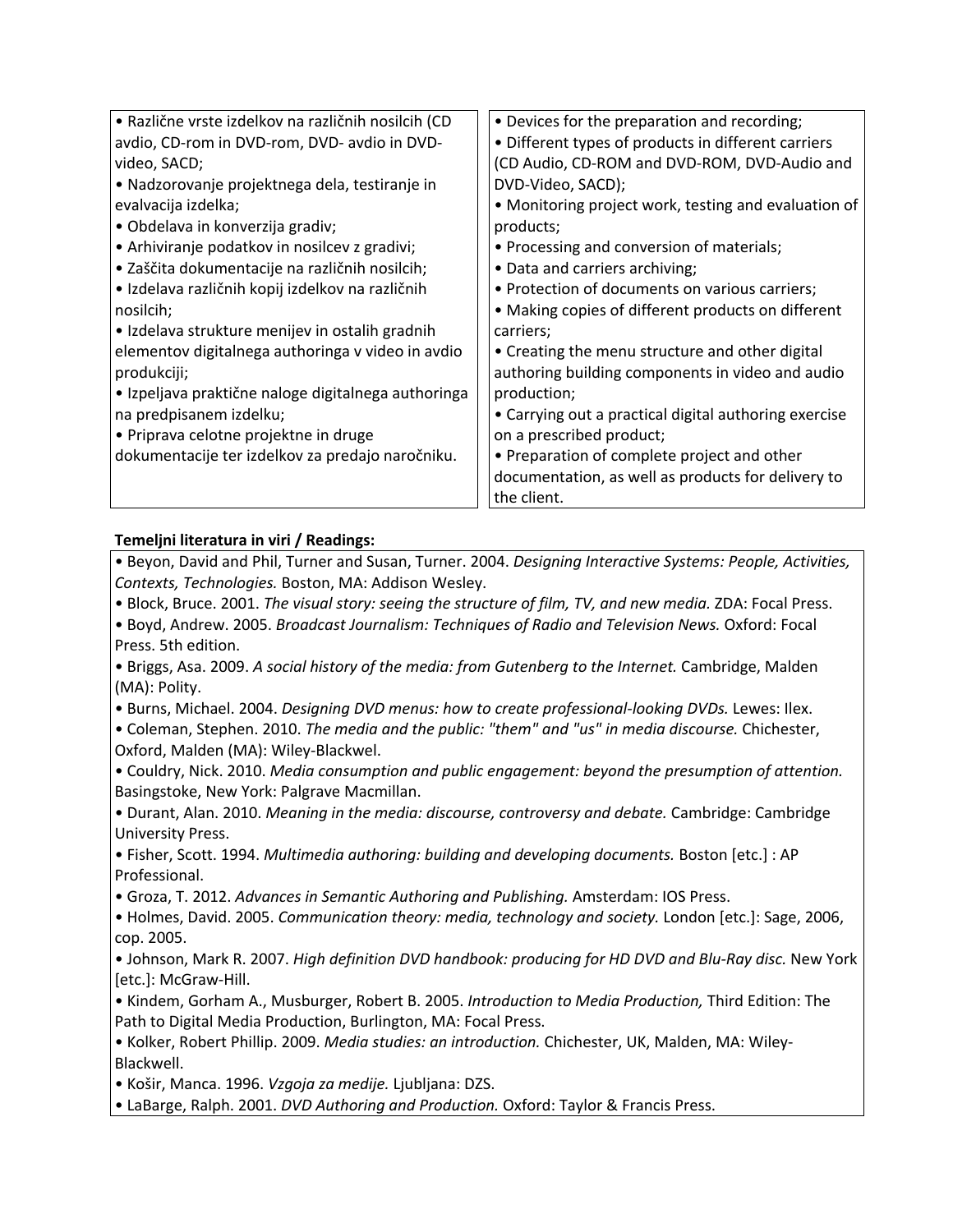• Meyrowitz, Joshua. 2010. *No sense of place: the impact of electronic media on social behavior.* New York, Oxford : Oxford University Press.

- Savage. T. M. And Vogel, K. E. 2013. *An introduction to Digital Media.* Boston: Jones & Barlett Publishers.
- Sengstack, Jeff. 2004. *DVD authoring in 24 hours.* Indianapolis: Sams.

## **Cilji in kompetence: Objectives and competences:** • sposobnost fleksibilne uporabe znanja v praksi; • poznavanje koncepta kakovosti in vztrajno prizadevanje za kakovost strokovnega dela skozi avtonomnost, (samo)kritičnost, (samo)refleksivnost in (samo)evalviranje v strokovnem delu; • razvoj sposobnosti in spretnosti za komuniciranje v domačem in mednarodnem okolju; • sposobnost timskega dela, zmožnost vzpostavljanja in vzdrževanja kooperativnih odnosov za delo v skupini in z uporabniki; • zmožnost za prepoznavanje in izkoriščanje priložnosti, ki se ponujajo v delovnem in družbenem okolju (ki se izkazujejo kot podjetniški duh in aktivno državljanstvo); • globlje razumevanje in ustrezno praktično obvladovanje tehnologij medijskega ustvarjanja; • poznavanje in obvladovanje procesov in tehnik kreativnega ustvarjanja medijskih vsebin; • sposobnost uporabe informacijskokomunikacijske tehnologije in sistemov na področju medijev in medijske produkcije. • Ability to flexibly apply knowledge in practice; • Knowledge of the concept of quality and persistent efforts for the quality of professional work through autonomy, (self)criticality, (self)reflexivity and (self)evaluation in professional work; • Development of communication skills in the domestic and international environment; • Ability to work in a team, ability to establish and maintain cooperative relationships to work in a group and with users; • Ability to identify and take advantage of opportunities offered in the work and social environment (which are manifested as an entrepreneurial spirit and active citizenship); • Deeper understanding and appropriate practical mastery of media creation technologies; • Knowledge and mastery of processes and techniques of creative creation of media • Ability to use information and communication technology and systems in the field of media and media production.

| Predvideni študijski rezultati:                    | <b>Intended learning outcomes:</b>                   |
|----------------------------------------------------|------------------------------------------------------|
| Študent/študentka:                                 | Students:                                            |
| · Pozna naprave in tehnologije za pripravo,        | • Know devices and technologies for the production,  |
| obdelavo, snemanje in arhiviranje gradiv;          | processing, recording and archiving materials;       |
| · Pozna in razume produkcijske procese digitalnega | • Know and understand the production processes of    |
| authoringa;                                        | digital authoring;                                   |
| · Pozna in razume zakonitosti zvoka, akustike,     | • Know and understand the regularities of sound,     |
| slike;                                             | acoustics, pictures;                                 |
| • Pozna metode in tehnike snemanja in obdelave     | • Know the methods and techniques of recording       |
| zvoka;                                             | and sound processing;                                |
| · Pozna tehnične karakteristike video snemalne     | • Are familiar with the technical characteristics of |
| opreme;                                            | video recording equipment;                           |
| · Pozna in razume problematiko svetlobe in zvoka;  |                                                      |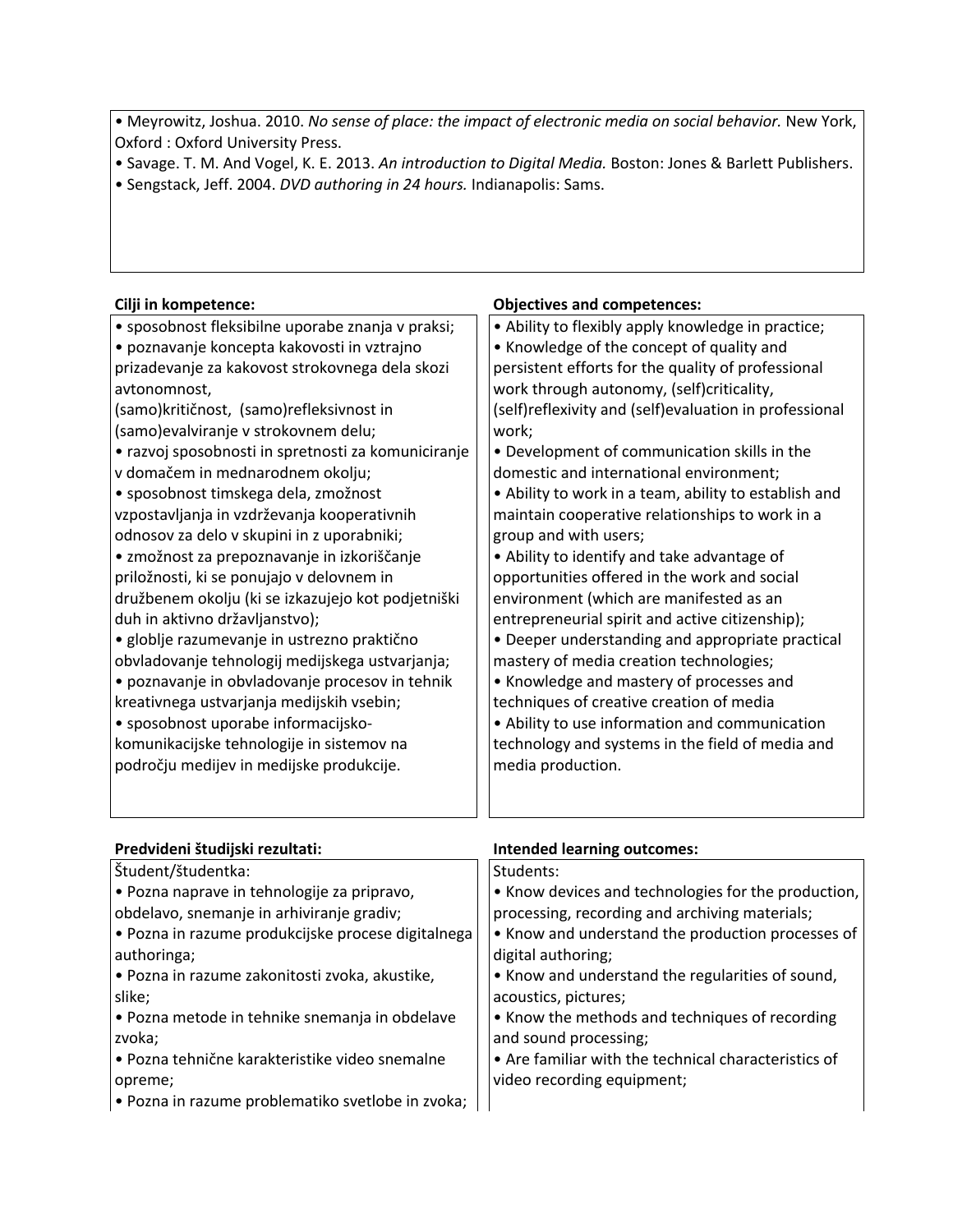| · Obvladuje tehnike dela na področju digitalnega     | • Know and understand the problems of light and                                                           |
|------------------------------------------------------|-----------------------------------------------------------------------------------------------------------|
| authoringa;                                          | sound;                                                                                                    |
| · Pozna nosilci gradiv, formatiranje, ravnanje z     | • Master the art work in the field of digital                                                             |
| njimi;                                               | authoring;                                                                                                |
| · Pozna naprave za pripravo, kopiranje in snemanje   | • Know media carriers, formatting, handling;                                                              |
| gradiv;                                              | • Know devices for preparing, copying and recording                                                       |
| · Zna izdelati različne vrste izdelkov na različnih  | materials;                                                                                                |
| nosilcih (CD avdio, CD-rom in DVD-rom, DVD- avdio    | • Can produce various kinds of products on different                                                      |
| in DVD- video, SACD);                                | carriers (CD Audio, CD-ROM and DVD-ROM, DVD-                                                              |
| · Obvlada obdelavo in konverzijo gradiv;             | Audio and DVD-Video, SACD);                                                                               |
| · Pozna in obvlada arhiviranje podatkov in nosilcev  | • Master the processing and conversion of                                                                 |
| z gradivi;                                           | materials;                                                                                                |
| · Zna zaščititi dokumentacijo na različnih nosilcih; | • Are familiar with and master data archiving and                                                         |
| · Obvlada izdelavo različnih kopij izdelkov na       | carriers of material;                                                                                     |
| različnih nosilcih;                                  | • Know how to protect documents on various                                                                |
| · Zna nadzorovati delo, obvlada testiranje in        | carriers;                                                                                                 |
| evalvacijo izdelka;                                  | • Master the manufacture of various products of                                                           |
| · Obvlada izdelavo menije in ostalih gradnikov za    | copies on various carriers;                                                                               |
| video in avdio vsebine po sistemu digitalnega        | • Can monitor the work, test and evaluate of                                                              |
| authoringa;                                          | products;                                                                                                 |
| Pripravi celotno projektno in drugo dokumentacijo    | • Master the production of menus and other                                                                |
| ter izdelek za predajo naročniku.                    | widgets for video and audio content through digital                                                       |
|                                                      | authoring system;                                                                                         |
|                                                      | • Prepare the whole project and other                                                                     |
|                                                      | documentation, and deliver the product to                                                                 |
|                                                      | subscriber.                                                                                               |
|                                                      |                                                                                                           |
|                                                      |                                                                                                           |
| Metode poučevanja in učenja:                         | Learning and teaching methods:                                                                            |
| · predavanja z aktivno udeležbo študentov            | • Lectures with student active participation                                                              |
| (razlaga, diskusija, vprašanja, primeri, reševanje   | (explanation, discussion, questions, examples,                                                            |
| problemov, domače naloge);                           | problem solving, homework);                                                                               |
| · seminarske vaje (refleksija izkušenj, projektno    | · Tutorial (reflection of experience, project work,                                                       |
| delo, timsko delo, metode kritičnega mišljenja,      | team work, critical thinking, discussion, feedback,                                                       |
| diskusija, sporočanje povratne informacije, socialne | social games);                                                                                            |
| igre);<br>· eksperimentalne vaje, ki temeljijo na    | • Experiments based on experiential, collaborative<br>and problem-based learning (self-directed learning, |
| izkušenjskem, sodelovalnem in problemskem            | discussion, explanation, observation, teamwork,                                                           |
| učenju (samostojno učenje, diskusija, razlaga,       | case study methods of critical reading and writing,                                                       |
| opazovanje, timsko delo, študija primera, metode     | role playing, cooperative learning, portfolio,                                                            |
| kritičnega branja in pisanja, igra vlog, sodelovalno | evaluation, self-assessment);                                                                             |
| učenje, portfolijo, evalvacija, samoocenjevanje);    | • Individual and group consultations (discussion,                                                         |
| • individualne in skupinske konsultacije (diskusija, | further explanation, consider specific issues,                                                            |
| dodatna razlaga, obravnava specifičnih vprašanj,     | individual study);                                                                                        |
| individualno učenje);                                | • Creation of portfolio and individual study                                                              |
| · oblikovanje portfolija in samostojen študij        | (motivation, guidance, self-observation, self-                                                            |
| (motiviranje, usmerjanje, samoopazovanje,            | regulation, reflection);                                                                                  |
| samouravnavanje, refleksija);                        |                                                                                                           |